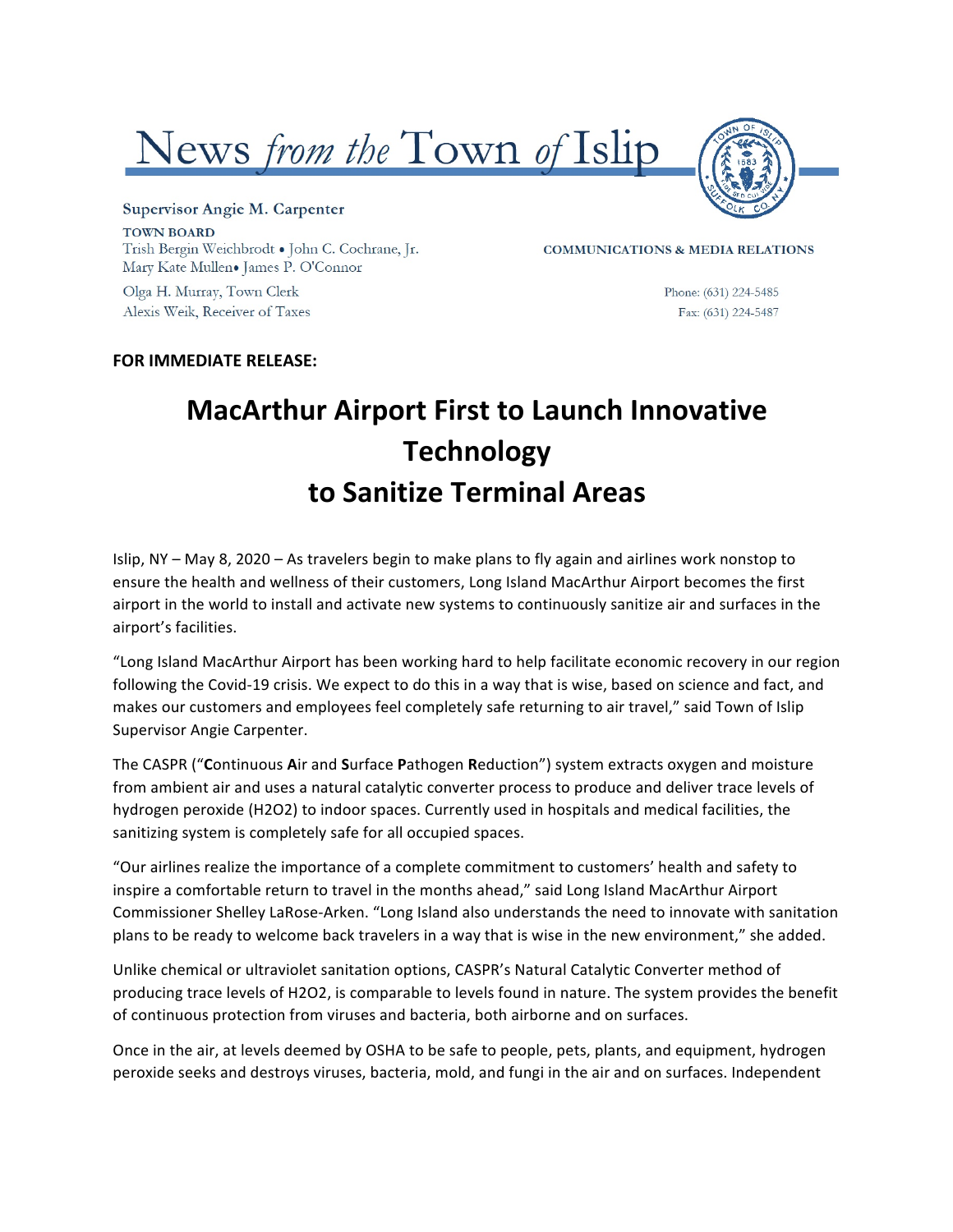testing has shown that CASPR's devices reduce pathogens by over 99% within 24 hours, and continue to reduce and eliminate these pathogens as long as the technology is running.

"As airline passengers and employees return to the airport, we are committed to providing the highest level of comfort and confidence. The launch of these sanitation systems will cover gate areas, the security checkpoint, ticket counters, and baggage claim," LaRose-Arken explained. "We think that these measures, along with MacArthur Airport's organic ability to provide extra space for physical distancing, will make our hometown airport the best choice when people return to travel in the months ahead," she added.

MacArthur Airport also announced today its order for Silver Defender Anti-Microbial film wraps for application to door handles and other high-touch surfaces such as handles and bathroom fixtures. Silver Defender films are constantly working to kill germs and bacteria, starting on first contact. While its only active ingredient – silver ions - is harmless to humans, it kills all microbes, including superbugs. The airport expects to receive Silver Defender films by June and install them immediately.

"CASPR and Silver Defender are the perfect combination to keep MacArthur Airport passengers and employees as free from exposure to viruses and bacteria as possible," said Rob Schneider Deputy Airport Commissioner.

MacArthur Airport's evaluation team researched several pathogen reduction options including enhanced chemical methods, hydrostatic misters, ultraviolet light, and natural catalytic conversion. Leadership established four key criteria:

- Safe for continual use in occupied spaces:
- Effective against both airborne and surface pathogens
- No modification to other cleaning processes and staffing
- Immediate availability

"While all the methods we evaluated have proven pathogen reduction properties, almost all require additional staffing or operating costs, do not allow for continuous operation in occupied spaces, and treat surfaces but not the air. Only CASPR met all four criteria," Schneider said.

"This airport has been an economic generator for Long Island for more than 50 years, and we intend to remain so," said Supervisor Carpenter. "In addition to these sanitation measures, we are also working on communication outreach to inform travelers of these innovations," added the Supervisor.

"We intend to let Long Island residents know that our airport is ready to welcome back travelers in a way that is intelligent and efficient," LaRose-Arken added. MacArthur Airport's 2020 marketing promise is to be 'HERE' for Nassau and Suffolk counties now for essential travel, and to be a comfortable place for all travelers as they venture out in the future as demand for flights begins to return. MacArthur Airport is here to fly, when you're ready to soar," she said.

ABOUT LONG ISLAND MACARTHUR AIRPORT: Long Island MacArthur Airport customers enjoy flights on three major US domestic air carriers: American Airlines, Frontier Airlines and Southwest Airlines. Together these carriers currently provide service to nonstop and numerous